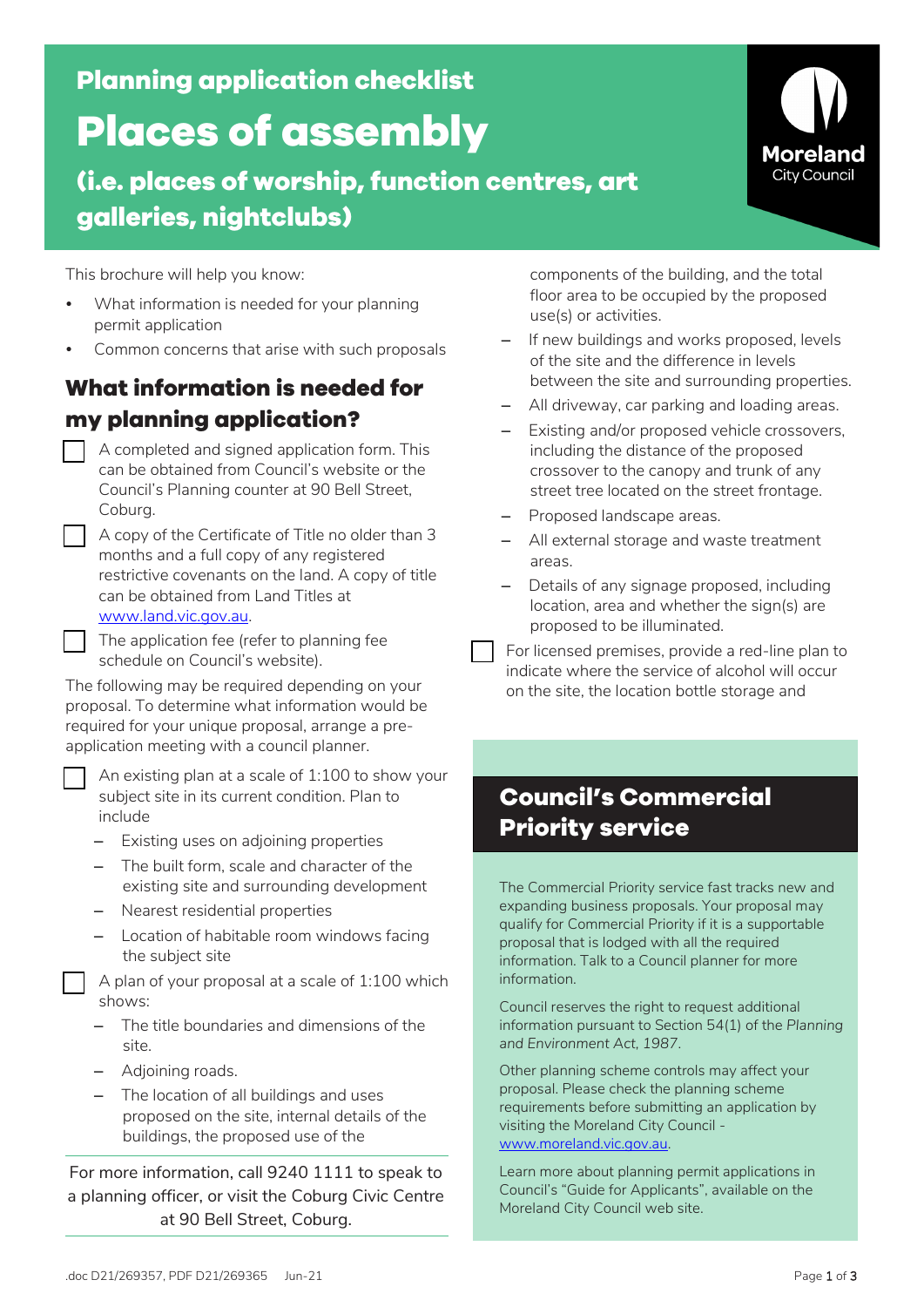removal arrangements, including hours of pick up. Also nominate the licence type proposed. The Red-Line Plan must not include any areas of the footpath in the red line.

 A written description of how the proposal will operate on the land including:

- Proposed days and hours of operation.
- Maximum numbers of staff.
- Details of any music to be played on the site and indicate if it is to be background music.
- Security arrangements for the venue.

 A Venue and Patron Management Plan that specifies the following:

- Hours of operation of all parts of the premises
- Patron capacity
- Patron security
- Pass out process
- Identify all queuing areas provided on private property
- Complaint handling processes
- Staff training for patron management
- Management of outdoor areas
- Noise attenuation measures
- Outdoor smoking areas
- Music provision
- Lighting outside the premises
- Rubbish storage and disposal (including hours of disposal and collection)
- If live music is proposed, a written response to Clause 52.43-4 (Live Music and Entertainment Noise). The response to include the detail required by Clause 52.43-4 which is:
- A site analysis, including plans detailing:
	- The existing and proposed layout of the use, buildings or works, including all external windows and doors
	- o The location of any doors, windows and open space areas of existing properties in close proximity to the site.
	- o The location of any noise sensitive residential uses within 50 m of the site
	- o The days and hours of operation of that venue
	- o The times during which live music will be performed.
	- o Details of existing and proposed acoustic attenuation measures.
- If the proposal requires a reduction of car parking spaces pursuant to the requirements of Clause 52.06 of the Moreland Planning Scheme a justification is required. If the reduction is more than 10 car parking spaces a car park report

prepared by a suitably qualified person to justify the proposed reduction in car parking.

- For licence premises applications Clause 52.27 (Licensed Premises) of the Moreland Planning Scheme requires consideration of 'the cumulative impact of any existing licensed premises and the proposed licensed premises on the amenity of the surrounding area'. The following information is required to enable Council to assess the cumulative impact of the proposal:
- Location of existing licence premises within a 500-m radius of the subject site.
- Within a 500-mradius of the subject site, how many and what type of licensed premises (especially high capacity venues and packaged liquor outlets) operate after 11pm?
- Are meals proposed to be served or is food available?
- Will the proposal include background, live or recorded music?
- Refer to the Department of Environment, Land, Water and Planning's Practice Note on Cumulative Impact for more details [www.planning.vic.gov.au/\\_\\_data/assets/pdf\\_f](https://www.planning.vic.gov.au/__data/assets/pdf_file/0026/97325/PPN61-Licensed-premises_Assessing-cumulative-impact_June-2015.pdf) [ile/0026/97325/PPN61-Licensed](https://www.planning.vic.gov.au/__data/assets/pdf_file/0026/97325/PPN61-Licensed-premises_Assessing-cumulative-impact_June-2015.pdf)[premises\\_Assessing-cumulative](https://www.planning.vic.gov.au/__data/assets/pdf_file/0026/97325/PPN61-Licensed-premises_Assessing-cumulative-impact_June-2015.pdf)[impact\\_June-2015.pdf](https://www.planning.vic.gov.au/__data/assets/pdf_file/0026/97325/PPN61-Licensed-premises_Assessing-cumulative-impact_June-2015.pdf)

 An acoustic report prepared by a suitably qualified person if located close to houses or apartments.

 Details of all previous known uses occurring on the site. If previous uses are any of the "High Potential" for contamination listed in Table 1 of the Potentially Contaminated Land Practice Note an Environmental Assessment Report by a suitably qualified professional is required.

### **What concerns commonly arise with place of assembly use?**

#### Car parking

The most common issue arising from places of assembly is the impact of car parking for both patrons and staff. Standardised on-site parking requirements are contained at Clause 52.06 of the Moreland Planning Scheme to meet this demand.

If you propose to provide less than the car parking requirements contained at Clause 52.06 council must consider the impact to on-street car parking availability on surrounding properties. An application for a car parking reduction must include justification for Council to review.

Noise